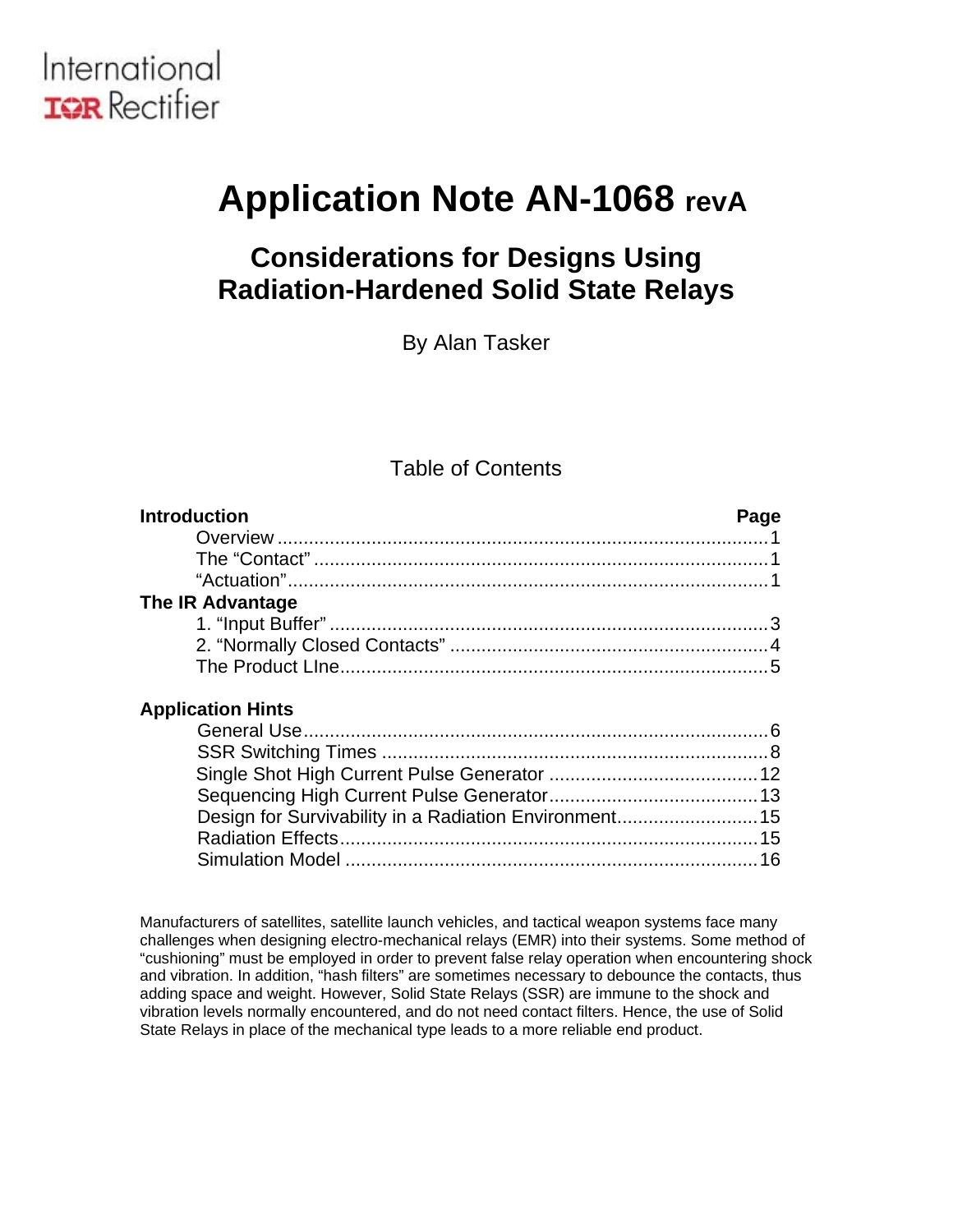<span id="page-1-0"></span>

**AN-1068 revA**

**International Rectifier** • **233 Kansas Street, El Segundo, CA 90245**  <sup>z</sup> **USA**

## **Considerations for Designs Using Radiation-Hardened Solid State Relays**

By Alan Tasker, SSR Product Line Manager, IR Hi-Rel Products Group

#### **Introduction**

Manufacturers of satellites, satellite launch vehicles, and tactical weapon systems face many challenges when designing electro-mechanical relays (EMR) into their systems. Some method of "cushioning" must be employed in order to prevent false relay operation when encountering shock and vibration. In addition, "hash filters" are sometimes necessary to debounce the contacts, thus adding space and weight. However, Solid State Relays (SSR) are immune to the shock and vibration levels normally encountered, and do not need contact filters. Hence, the use of Solid State Relays in place of the mechanical type leads to a more reliable end product.

#### **Overview**

In an SSR, various electronic elements are used to take the place of the electro-mechanical elements in a mechanical relay. These are described as follows.

#### **The "Contact"**

An SSR uses a MOSFET in place of the mechanical contact. This is why there is no contact bounce. However, if there is any significant power dissipation involved, then proper heat sinking will be necessary.

#### **"Actuation"**

The traditional relay uses an electromagnet in conjunction with other mechanical components to effect contact actuation. The SSR employs a photovoltaic isolator (PVI). As a minimum, a PVI consists of one or more LEDs and a photovoltaic array. When a current is run through the LED(s), the light output falls on the array, generating a voltage that charges the FET gate. This turns the SSR on. There must also be a gate discharge circuit present to insure that the MOSFET turns off in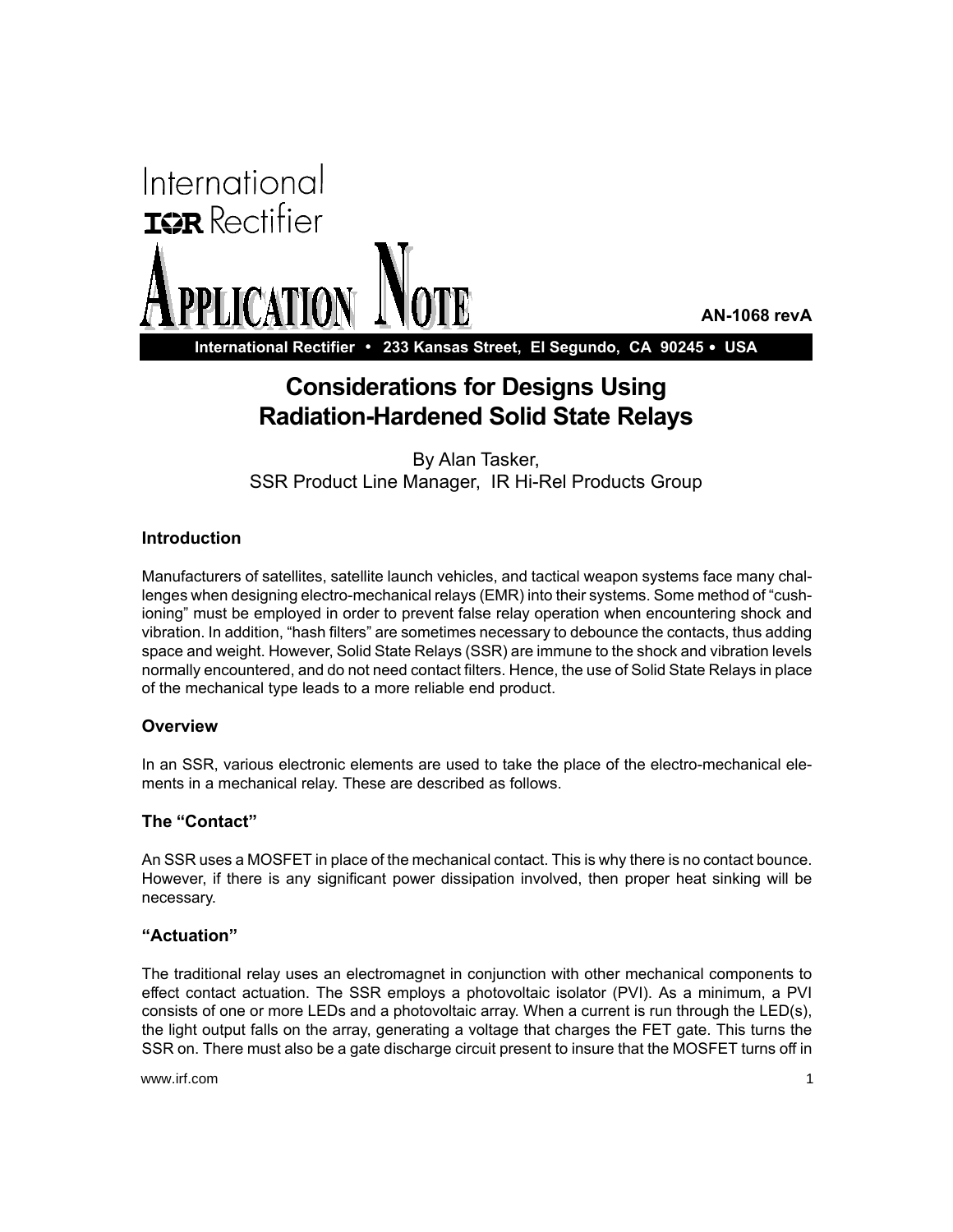## International **IOR** Rectifier

a controlled manner when it is desired to turn the SSR off. An SSR constructed as described is shown in Figure 1. In relay terms, this particular configuration is called a Single Pole, Single Throw, Normally Open (SPST NO) type. It is also called a "Form A" relay. Since the MOSFET has a body diode, this arrangement does not block current flow in both directions, so it is used only in DC circuits.



**Figure 1.- SPST NO (Form A) DC SSR Circuit Schematic**

Because of the physical separation between the LED(s) and the array, there is at least 1000 Volts of isolation between the input and the output of an SSR.

In order to handle AC, a second MOSFET is added, as shown in figure 2.



**Figure 2.- SPST NO (Form A) AC SSR Circuit Schematic**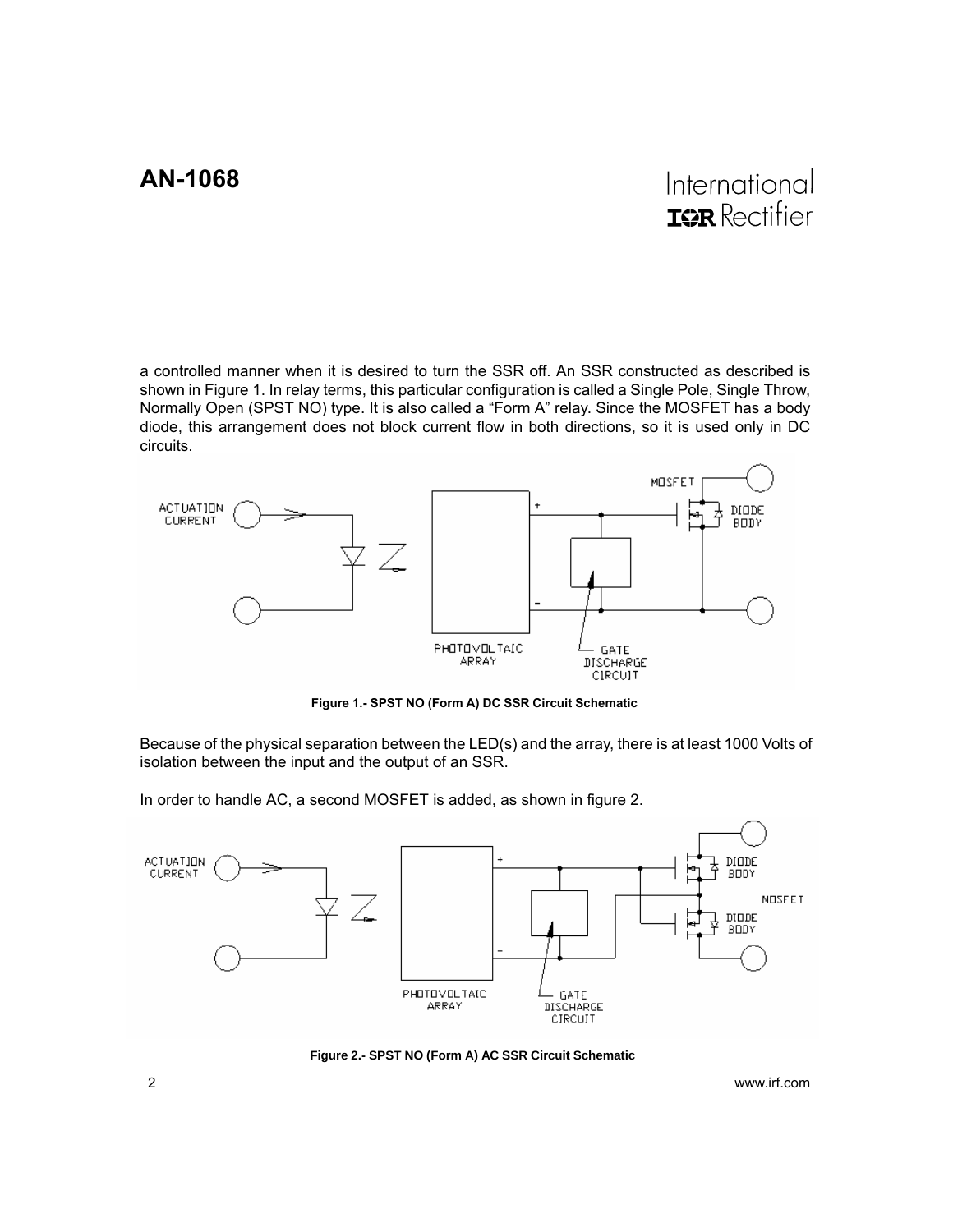<span id="page-3-0"></span>

#### **The IR Advantage**

#### **1. "Input Buffer"**

The coil in most mechanical relays has sufficient resistance such that it does not need an input buffer. Coils are usually constructed so that actuation occurs at reasonable currents when connected to its rated Voltage, such as 5, 12, 15, or 24 Volts. The LED in the SSR, however, is a low impedance device, so some method of current limiting must be employed. This can be built in, along with a logic level activated input buffer, as shown in Figure 3. This buffer, unlike a bipolar transistor buffer, draws no current from the logic driver, greatly simplifying the design.



**Figure 3.- One type of SSR Input Buffer**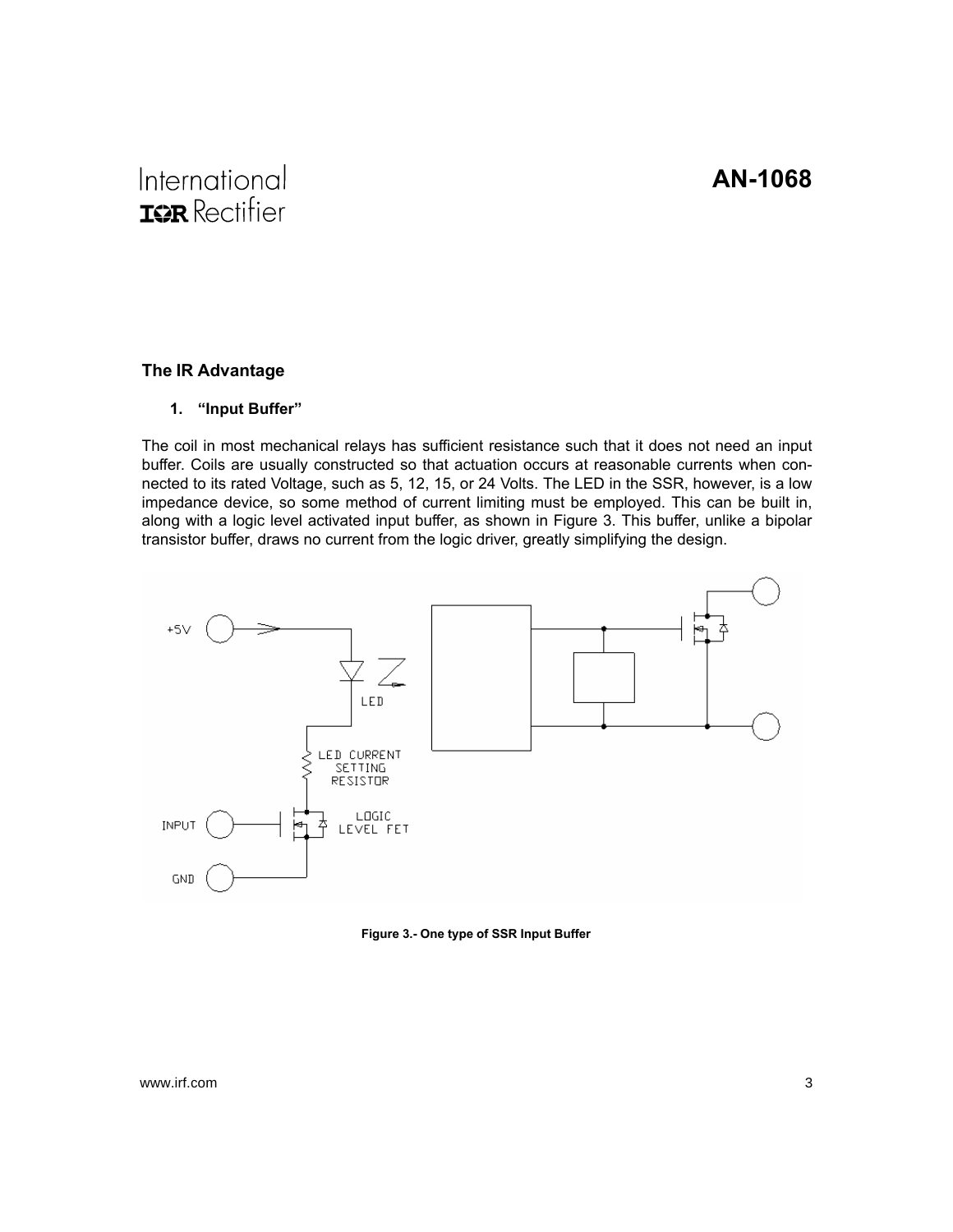# International **IGR** Rectifier

#### <span id="page-4-0"></span>**1. "Normally Closed Contacts"**

Most MOSFETs are constructed by a process that leads to a normally off state, also called an enhancement mode device. The application of a gate voltage "enhances" the drain-to-source channel, turning the device on and allowing the channel to conduct current. This mode fulfills what is called a Normally Open (NO) or a Form A contact in an EMR.

However, normally on FETs are rare. IR, however, has a set of processes that enable us to make this type of FET as well, and these are called depletion mode devices. These fulfill the role of what is called a Normally Closed (NC) or a Form B contact. In addition, by packaging one of each type of contact in a single package, a Single Pole, Double Throw (SPDT) SSR can be made. This is also called a "Form C" contact.



**Figure 4.- RDHA718SD10C1BK Single Pole, Double Throw (Form C) DC SSR**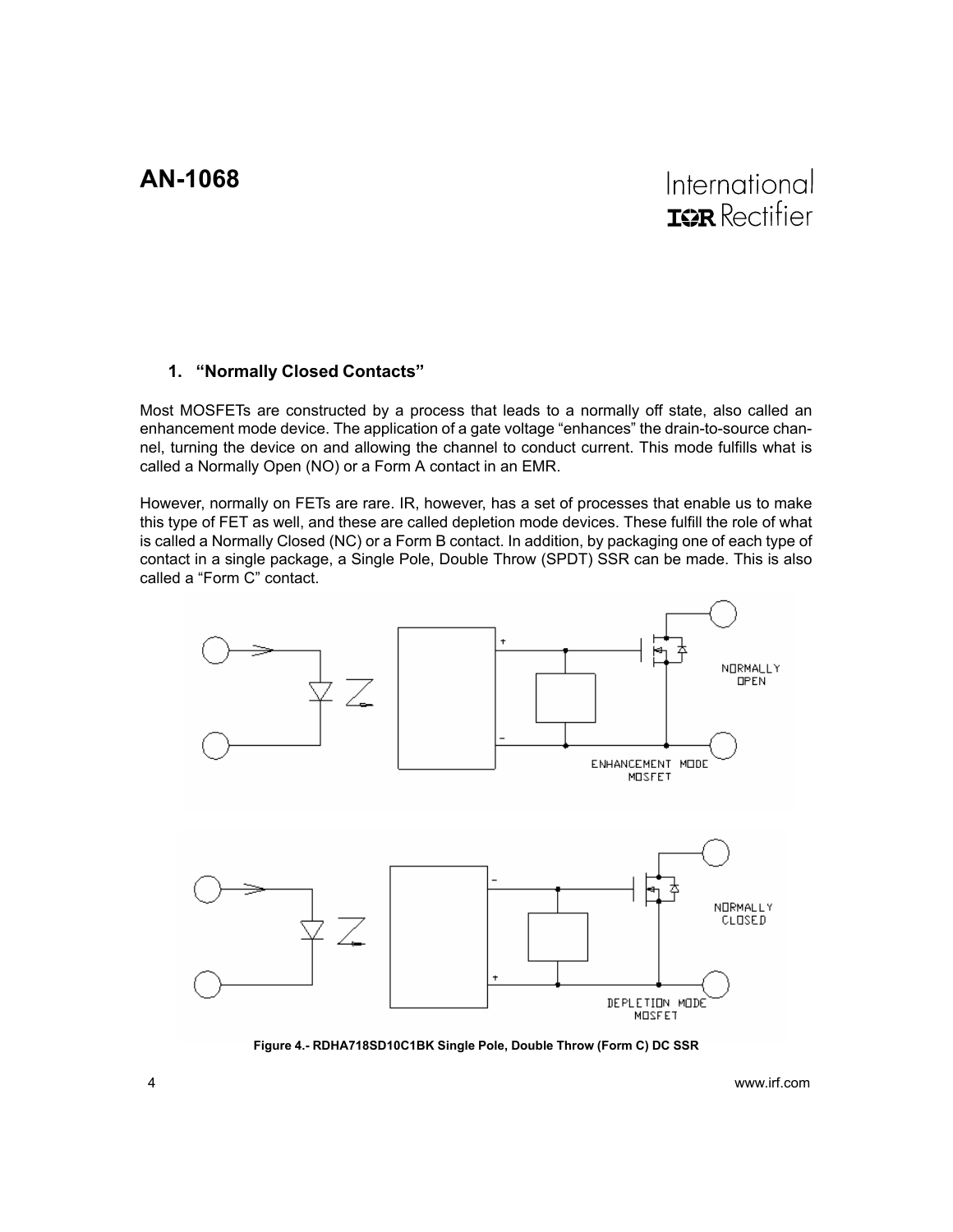# <span id="page-5-0"></span>International **IOR** Rectifier

Since the actuation voltage for each FET type is of the opposite polarity, two opto-couplers must be used. This leads to additional flexibility because the two sides (NO and NC) are independent and are not tied together as they would be in an EMR. Additional circuitry may be built in to accomplish Break-Before-Make (BBM), or Make-Before-Break (MBB) operation when the two inputs are driven simultaneously, another IR advantage.

#### **The Product Line**

At the time of this writing, the "A Series" product line consists of the following parts.

| <b>SPST NO</b><br>$\mathfrak{D}$<br>18<br><b>SMT</b><br>100 V<br>RDHA718SE10A2QK<br>5V,<br>controlled<br>(Form A)<br>$\epsilon$<br>$\mathsf{c}\,\mathsf{c}$<br>$\mathsf{c}\,\mathsf{c}$<br>$\epsilon$<br>$\epsilon$<br>RDHA718FE10A2QK<br>Flange<br>$\epsilon$<br>$\epsilon$<br>$\boldsymbol{\varsigma}$ $\boldsymbol{\varsigma}$<br>$\mathsf{c}\,\mathsf{c}$<br>RDHA718SE10A2SK<br>$3.3V$ ,<br><b>SMT</b><br>controlled<br>$\epsilon$ $\epsilon$<br>$\zeta$ $\zeta$<br>$\mathsf{c}\,\mathsf{c}$<br>$\mathsf{c}\,\mathsf{c}$<br>$\zeta$ $\zeta$<br>RDHA718FE10A2SK<br>Flange<br>$\epsilon$<br>$\boldsymbol{\varsigma}$ $\boldsymbol{\varsigma}$<br>$\mathsf{c}\,\mathsf{c}$<br>$\epsilon$<br>RDHA718SE13A2SK<br><b>SMT</b><br>130 V<br>$\epsilon$<br>C<br>$\epsilon$<br>$\epsilon$<br>cc<br>RDHA718FE13A2SK<br>Flange<br>$\epsilon$<br>$\epsilon$<br>$\epsilon$<br>100 V<br>RDHA718SE10A2FK<br><b>SMT</b><br>3.3 V,<br>fast<br>$\mathsf{c}\,\mathsf{c}$<br>$\epsilon$ $\epsilon$<br>cc<br>$\mathsf{c}\,\mathsf{c}$<br>,<br>RDHA718FE10A2FK<br>Flange<br>$\epsilon$<br>$\epsilon$<br>$\epsilon$<br>cc<br>RDHA718SE13A2FK<br><b>SMT</b><br>130 V<br>$\epsilon$<br>cc<br>$\mathsf{c}\,\mathsf{c}$<br>cc<br>$\epsilon$<br>RDHA718FE13A2FK<br>Flange<br><b>SPST NO</b><br>RDHA720SF06A1NK<br>20<br><b>SMT</b><br>60 V<br>No Buffer<br>1<br>(Form A)<br>$\epsilon$<br>$\epsilon$<br>$\epsilon$<br>$\epsilon$<br>RDHA720FF06A1NK<br>Flange<br>3<br><b>SPST NO</b><br>RDHA703NM10A1NK<br>SMD4<br>100<br>$\mathbf{1}$<br>No Buffer<br>(Form A)<br>$\overline{1.5}$ A<br>8<br>100<br><b>SPST NO</b><br>Flat Pack<br>No Buffer<br>RDHA701FP10A8CK<br>(Form A)<br>$\epsilon$<br>$\epsilon$<br>$\epsilon$<br>$\epsilon$<br>$\epsilon$<br>5 V,<br>RDHA701FP10A8QK | Part Number | Current | Package | Voltage | Contacts | Channels | Input         |
|-----------------------------------------------------------------------------------------------------------------------------------------------------------------------------------------------------------------------------------------------------------------------------------------------------------------------------------------------------------------------------------------------------------------------------------------------------------------------------------------------------------------------------------------------------------------------------------------------------------------------------------------------------------------------------------------------------------------------------------------------------------------------------------------------------------------------------------------------------------------------------------------------------------------------------------------------------------------------------------------------------------------------------------------------------------------------------------------------------------------------------------------------------------------------------------------------------------------------------------------------------------------------------------------------------------------------------------------------------------------------------------------------------------------------------------------------------------------------------------------------------------------------------------------------------------------------------------------------------------------------------------------------------------------------------------------------------------------------------------------------------|-------------|---------|---------|---------|----------|----------|---------------|
|                                                                                                                                                                                                                                                                                                                                                                                                                                                                                                                                                                                                                                                                                                                                                                                                                                                                                                                                                                                                                                                                                                                                                                                                                                                                                                                                                                                                                                                                                                                                                                                                                                                                                                                                                     |             | Rating  |         |         |          | per pkg  | <b>Buffer</b> |
|                                                                                                                                                                                                                                                                                                                                                                                                                                                                                                                                                                                                                                                                                                                                                                                                                                                                                                                                                                                                                                                                                                                                                                                                                                                                                                                                                                                                                                                                                                                                                                                                                                                                                                                                                     |             |         |         |         |          |          |               |
|                                                                                                                                                                                                                                                                                                                                                                                                                                                                                                                                                                                                                                                                                                                                                                                                                                                                                                                                                                                                                                                                                                                                                                                                                                                                                                                                                                                                                                                                                                                                                                                                                                                                                                                                                     |             |         |         |         |          |          |               |
|                                                                                                                                                                                                                                                                                                                                                                                                                                                                                                                                                                                                                                                                                                                                                                                                                                                                                                                                                                                                                                                                                                                                                                                                                                                                                                                                                                                                                                                                                                                                                                                                                                                                                                                                                     |             |         |         |         |          |          |               |
|                                                                                                                                                                                                                                                                                                                                                                                                                                                                                                                                                                                                                                                                                                                                                                                                                                                                                                                                                                                                                                                                                                                                                                                                                                                                                                                                                                                                                                                                                                                                                                                                                                                                                                                                                     |             |         |         |         |          |          |               |
|                                                                                                                                                                                                                                                                                                                                                                                                                                                                                                                                                                                                                                                                                                                                                                                                                                                                                                                                                                                                                                                                                                                                                                                                                                                                                                                                                                                                                                                                                                                                                                                                                                                                                                                                                     |             |         |         |         |          |          |               |
|                                                                                                                                                                                                                                                                                                                                                                                                                                                                                                                                                                                                                                                                                                                                                                                                                                                                                                                                                                                                                                                                                                                                                                                                                                                                                                                                                                                                                                                                                                                                                                                                                                                                                                                                                     |             |         |         |         |          |          |               |
|                                                                                                                                                                                                                                                                                                                                                                                                                                                                                                                                                                                                                                                                                                                                                                                                                                                                                                                                                                                                                                                                                                                                                                                                                                                                                                                                                                                                                                                                                                                                                                                                                                                                                                                                                     |             |         |         |         |          |          |               |
|                                                                                                                                                                                                                                                                                                                                                                                                                                                                                                                                                                                                                                                                                                                                                                                                                                                                                                                                                                                                                                                                                                                                                                                                                                                                                                                                                                                                                                                                                                                                                                                                                                                                                                                                                     |             |         |         |         |          |          |               |
|                                                                                                                                                                                                                                                                                                                                                                                                                                                                                                                                                                                                                                                                                                                                                                                                                                                                                                                                                                                                                                                                                                                                                                                                                                                                                                                                                                                                                                                                                                                                                                                                                                                                                                                                                     |             |         |         |         |          |          |               |
|                                                                                                                                                                                                                                                                                                                                                                                                                                                                                                                                                                                                                                                                                                                                                                                                                                                                                                                                                                                                                                                                                                                                                                                                                                                                                                                                                                                                                                                                                                                                                                                                                                                                                                                                                     |             |         |         |         |          |          |               |
|                                                                                                                                                                                                                                                                                                                                                                                                                                                                                                                                                                                                                                                                                                                                                                                                                                                                                                                                                                                                                                                                                                                                                                                                                                                                                                                                                                                                                                                                                                                                                                                                                                                                                                                                                     |             |         |         |         |          |          |               |
|                                                                                                                                                                                                                                                                                                                                                                                                                                                                                                                                                                                                                                                                                                                                                                                                                                                                                                                                                                                                                                                                                                                                                                                                                                                                                                                                                                                                                                                                                                                                                                                                                                                                                                                                                     |             |         |         |         |          |          |               |
|                                                                                                                                                                                                                                                                                                                                                                                                                                                                                                                                                                                                                                                                                                                                                                                                                                                                                                                                                                                                                                                                                                                                                                                                                                                                                                                                                                                                                                                                                                                                                                                                                                                                                                                                                     |             |         |         |         |          |          |               |
|                                                                                                                                                                                                                                                                                                                                                                                                                                                                                                                                                                                                                                                                                                                                                                                                                                                                                                                                                                                                                                                                                                                                                                                                                                                                                                                                                                                                                                                                                                                                                                                                                                                                                                                                                     |             |         |         |         |          |          |               |
|                                                                                                                                                                                                                                                                                                                                                                                                                                                                                                                                                                                                                                                                                                                                                                                                                                                                                                                                                                                                                                                                                                                                                                                                                                                                                                                                                                                                                                                                                                                                                                                                                                                                                                                                                     |             |         |         |         |          |          |               |
|                                                                                                                                                                                                                                                                                                                                                                                                                                                                                                                                                                                                                                                                                                                                                                                                                                                                                                                                                                                                                                                                                                                                                                                                                                                                                                                                                                                                                                                                                                                                                                                                                                                                                                                                                     |             |         |         |         |          |          |               |
|                                                                                                                                                                                                                                                                                                                                                                                                                                                                                                                                                                                                                                                                                                                                                                                                                                                                                                                                                                                                                                                                                                                                                                                                                                                                                                                                                                                                                                                                                                                                                                                                                                                                                                                                                     |             |         |         |         |          |          |               |
|                                                                                                                                                                                                                                                                                                                                                                                                                                                                                                                                                                                                                                                                                                                                                                                                                                                                                                                                                                                                                                                                                                                                                                                                                                                                                                                                                                                                                                                                                                                                                                                                                                                                                                                                                     |             |         |         |         |          |          |               |
|                                                                                                                                                                                                                                                                                                                                                                                                                                                                                                                                                                                                                                                                                                                                                                                                                                                                                                                                                                                                                                                                                                                                                                                                                                                                                                                                                                                                                                                                                                                                                                                                                                                                                                                                                     |             |         |         |         |          |          |               |
|                                                                                                                                                                                                                                                                                                                                                                                                                                                                                                                                                                                                                                                                                                                                                                                                                                                                                                                                                                                                                                                                                                                                                                                                                                                                                                                                                                                                                                                                                                                                                                                                                                                                                                                                                     |             |         |         |         |          |          |               |
|                                                                                                                                                                                                                                                                                                                                                                                                                                                                                                                                                                                                                                                                                                                                                                                                                                                                                                                                                                                                                                                                                                                                                                                                                                                                                                                                                                                                                                                                                                                                                                                                                                                                                                                                                     |             |         |         |         |          |          |               |
|                                                                                                                                                                                                                                                                                                                                                                                                                                                                                                                                                                                                                                                                                                                                                                                                                                                                                                                                                                                                                                                                                                                                                                                                                                                                                                                                                                                                                                                                                                                                                                                                                                                                                                                                                     |             |         |         |         |          |          |               |
|                                                                                                                                                                                                                                                                                                                                                                                                                                                                                                                                                                                                                                                                                                                                                                                                                                                                                                                                                                                                                                                                                                                                                                                                                                                                                                                                                                                                                                                                                                                                                                                                                                                                                                                                                     |             |         |         |         |          |          |               |
|                                                                                                                                                                                                                                                                                                                                                                                                                                                                                                                                                                                                                                                                                                                                                                                                                                                                                                                                                                                                                                                                                                                                                                                                                                                                                                                                                                                                                                                                                                                                                                                                                                                                                                                                                     |             |         |         |         |          |          |               |
|                                                                                                                                                                                                                                                                                                                                                                                                                                                                                                                                                                                                                                                                                                                                                                                                                                                                                                                                                                                                                                                                                                                                                                                                                                                                                                                                                                                                                                                                                                                                                                                                                                                                                                                                                     |             |         |         |         |          |          | controlled    |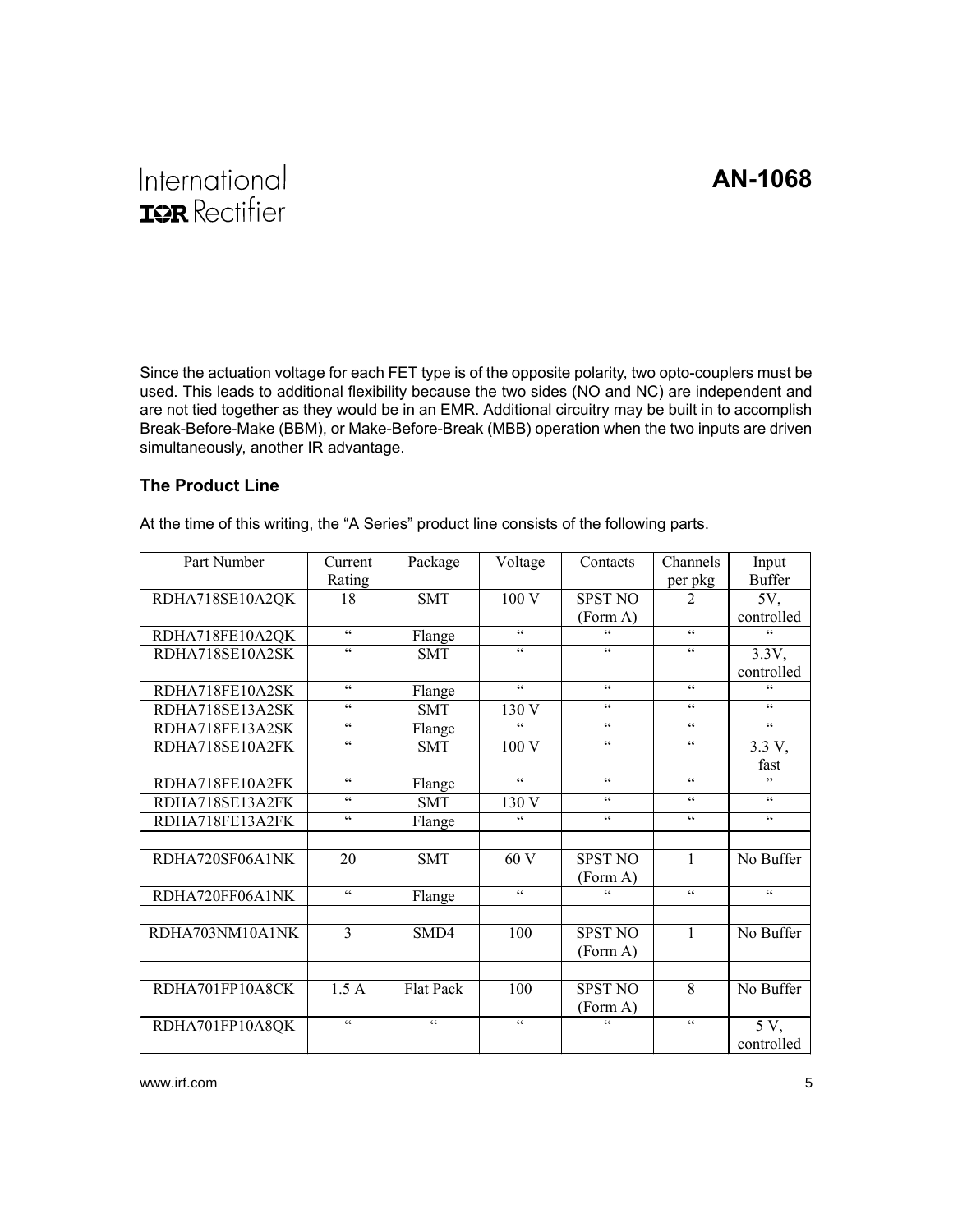# International **IOR** Rectifier

<span id="page-6-0"></span>Also in development are the following SPDT (Form C) types.

| Part Number     | Current    | Package    | Voltage | Contacts    | Channels   | Input         |
|-----------------|------------|------------|---------|-------------|------------|---------------|
|                 | Rating     |            |         |             | per pkg    | <b>Buffer</b> |
| RDHA718SD10C1BK | 18         | <b>SMT</b> | 100     | <b>SPDT</b> |            | 3.3 V         |
|                 |            |            |         | (Form C)    |            |               |
| RDHA718FD10C1BK | cc         | Flange     | cc      | cc          | $\epsilon$ | C             |
| RDHA718SD13C1BK | $\epsilon$ | <b>SMT</b> | 130     | cc          | cc         | $\epsilon$    |
| RDHA718FD13C1BK | cc         | Flange     | cc      | cc          | $\epsilon$ | , ,           |

For iterations on any of the above, or for something completely different, please contact your IR representative, your IR area Sales Manager, or the Leominster factory.

#### **Application Hints**

#### **General Use**

Because of the inherent isolation in the SSR, it can be used to drive either the high side or the low side, or even between sides, as in a solar array battery charger. Figures 5 through 7 show some typical applications:



**Figure 5.- One of Eight Channels in an RDHA701FP10A8QK Driving a Heater Element on the high side.**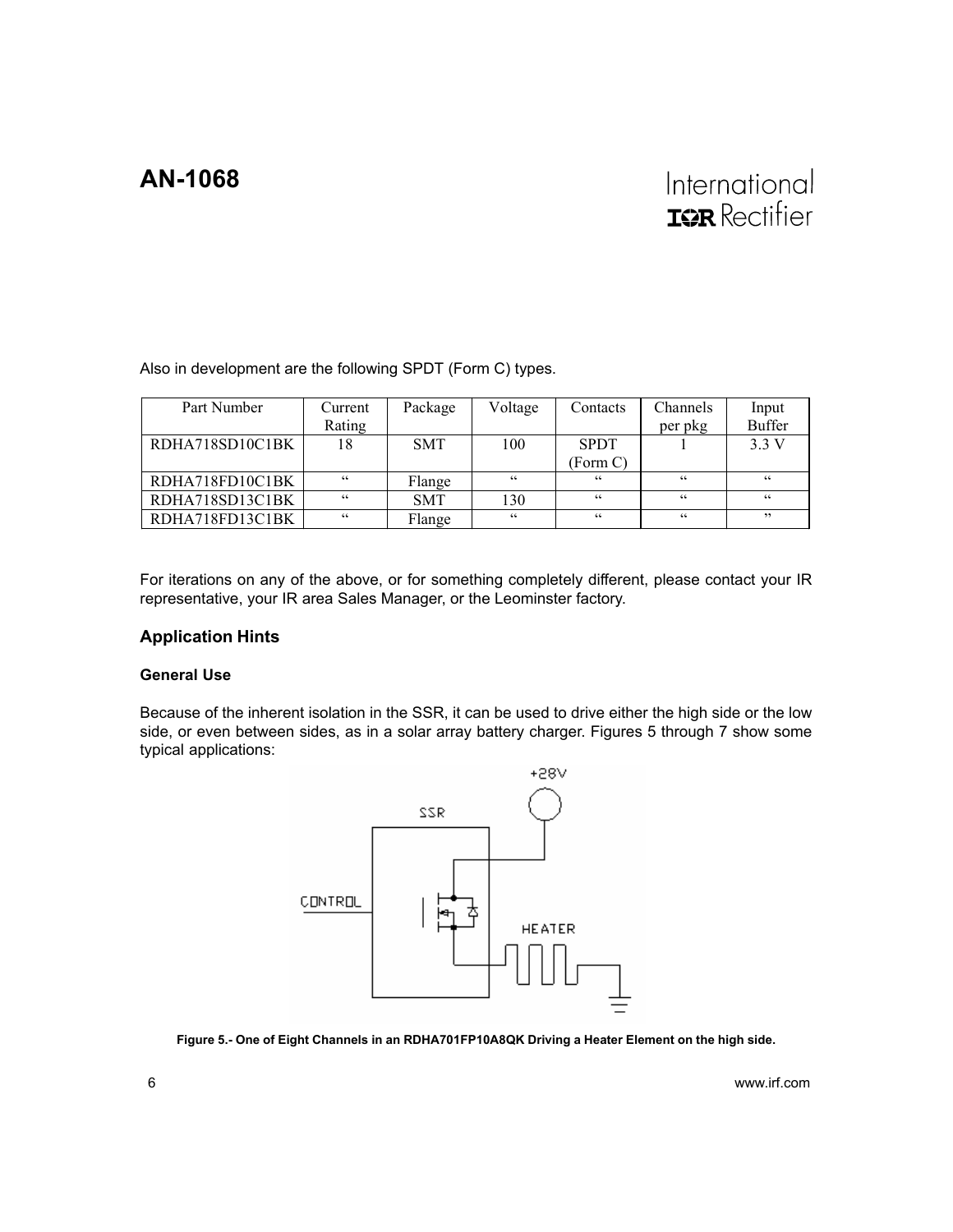## International **IOR** Rectifier



**Figure 6.- An RDHA703NM10A1K Driving a Lamp on the Low Side**



**Figure 7.- An RDHA718SE10A2QK Being Used to Control Battery Charging**

In Figure 7, an isolation diode must be used to prevent battery discharge into the solar array through the FET body diode when off, i.e. not charging. Another way to accomplish the same thing with less power dissipation is to use an AC SSR (or to use both channels of a dual DC SSR connected in series, source to source) in place of the DC SSR/diode combination shown above.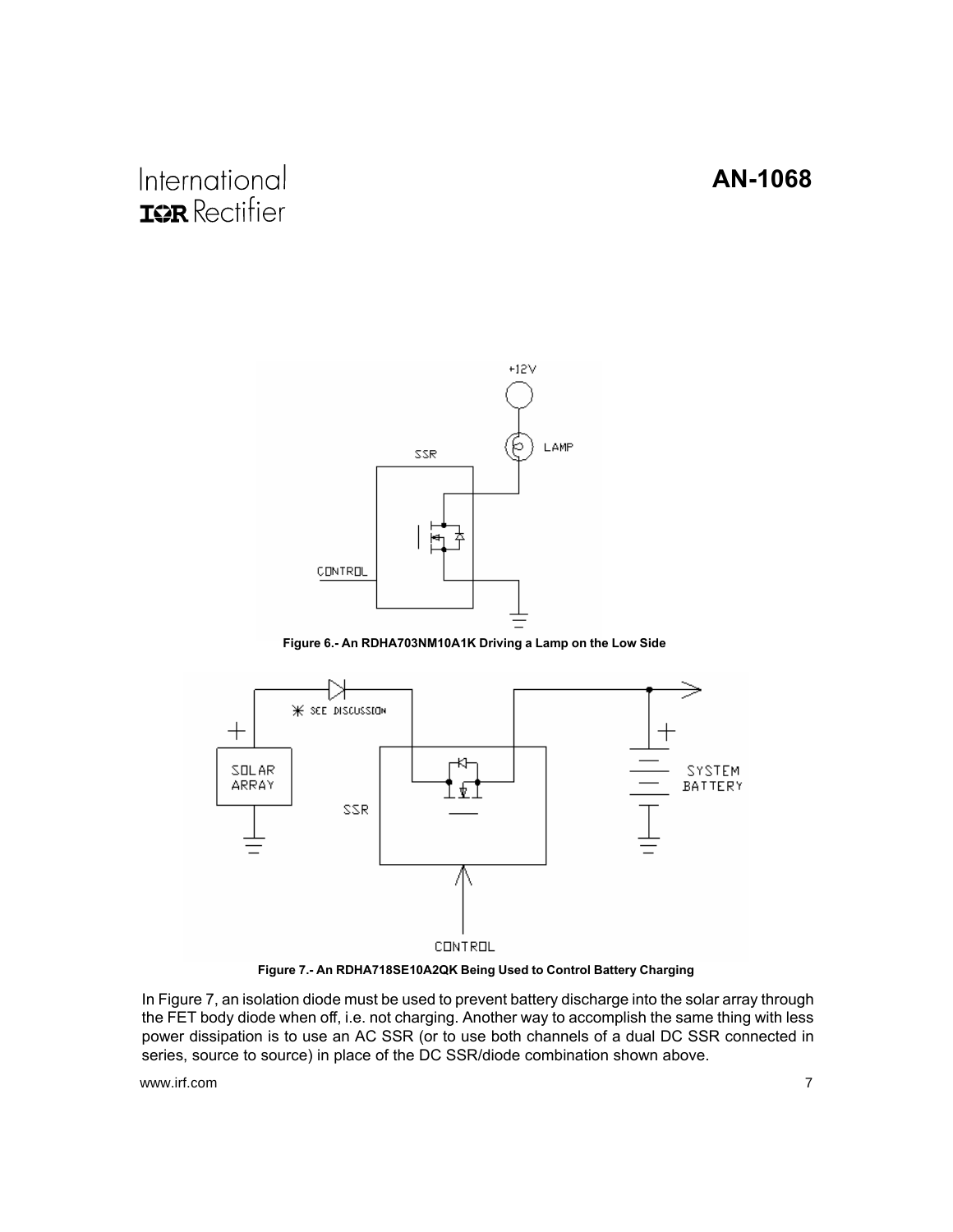# International **ISR** Rectifier

#### <span id="page-8-0"></span>**SSR Switching Times**

EMRs do not switch very fast, perhaps in the neighborhood of 5-20 milliseconds. The switching time of a normally constructed SSR is in the same ballpark, due primarily to the poor current transfer ratio of the PVI. (The PVI output current has to charge the gate capacitance of the output FET, and this takes time.) For most applications, this medium speed response is acceptable.

In other applications, system designers may be concerned with dV/dt and/or dI/dt. Keeping these values low helps keep system interference at acceptable levels. Some SSRs are constructed with additional internal circuitry that keep dV/dt and dI/dt at "controlled" levels, thus helping to reduce system RFI and EMI. One consequence of this controlled (i.e. slow) switching is that the MOSFET transitions its active region slowly. If turn-on transients are expected (i.e. due to a capacitive load, for instance), an analysis must be performed to ensure that the design does not violate the MOSFET Safe Operating Area (SOA) limits. One method of limiting the current surge is to provide a small resistor in series with the load. Figure 8 shows one way of accomplishing this. The 1-Ohm resistor limits surges to 28 Amps peak, well within the capabilities of an 18 Amp rated SSR.



**Figure 8.- Surge Current Limiting Using a 1-Ohm Resistor**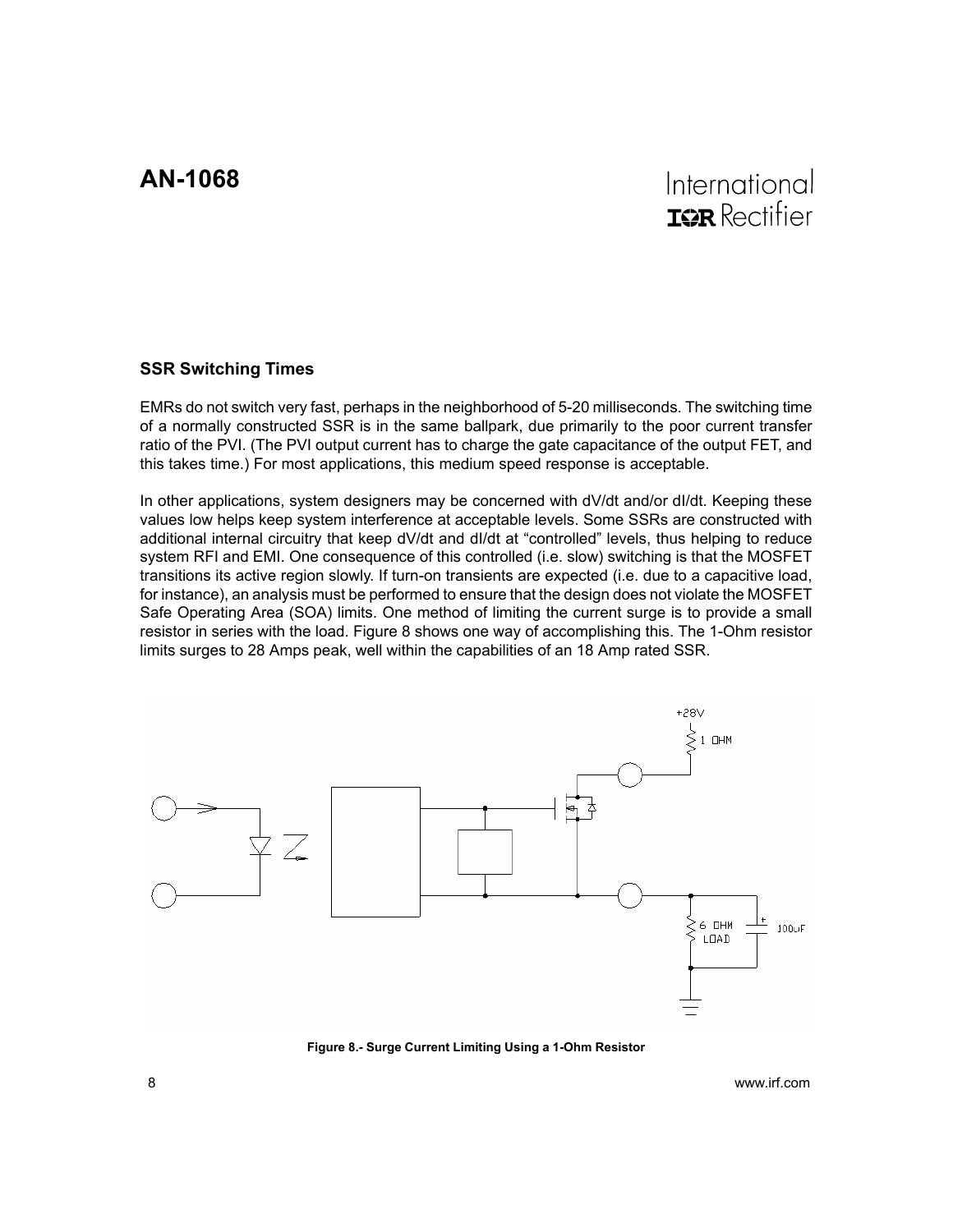

If proper circuit operation does not permit leaving the current limiting resistor in the circuit permanently, it can be bypassed by a second SSR. The second SSR turns on slightly delayed from the main load SSR. This is shown in Figure 9.



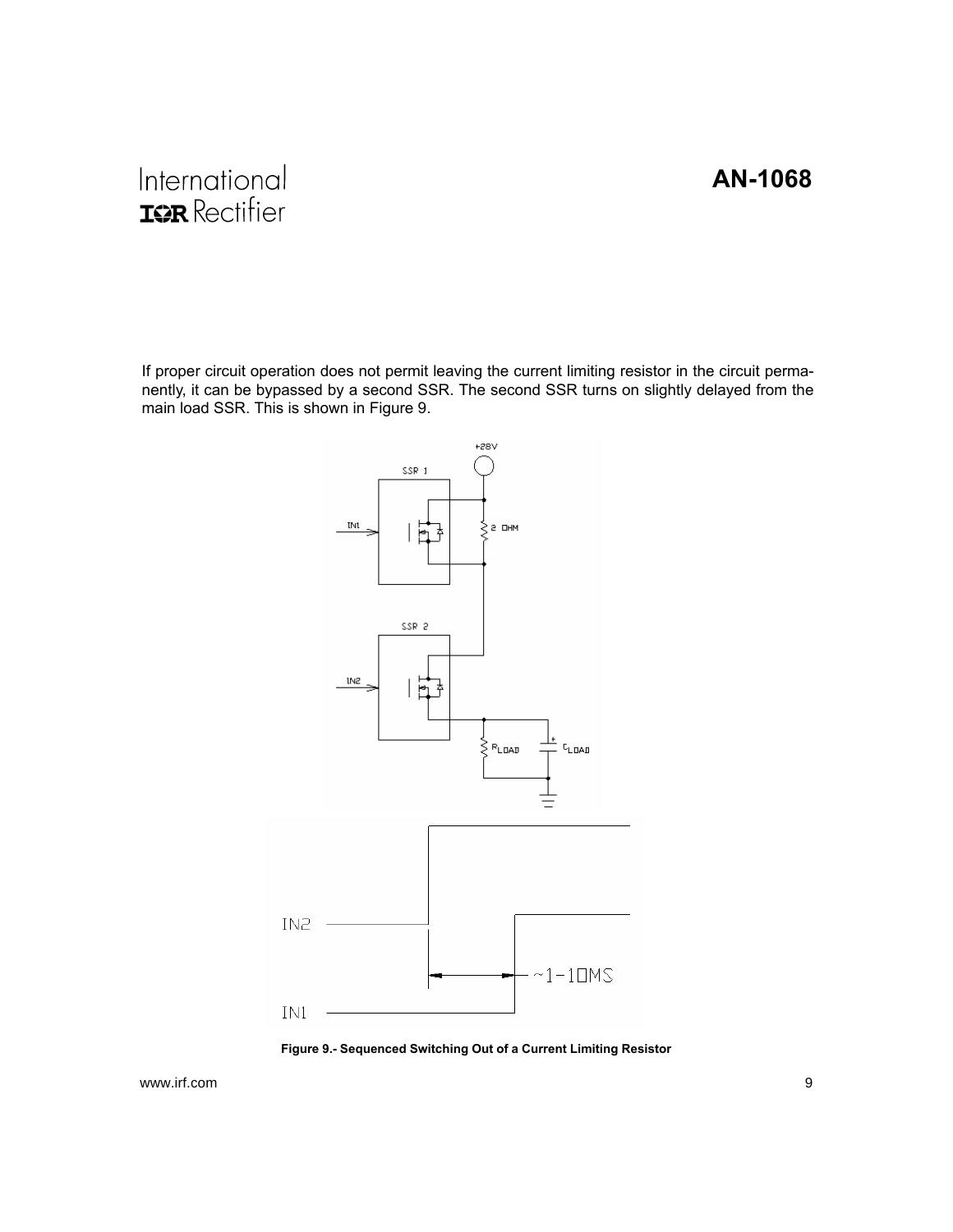# International **ISR** Rectifier

Some SSRs have a multi-purpose input circuit. These can be configured for automatic bypassing of the current limiting resistor. This is shown in Figure 10. The current limiting resistor for the second (bypass) SSR sets the input LED current in the 10-20 mA region.



**Figure 10.- Automatic bypassing of a current limiting resistor**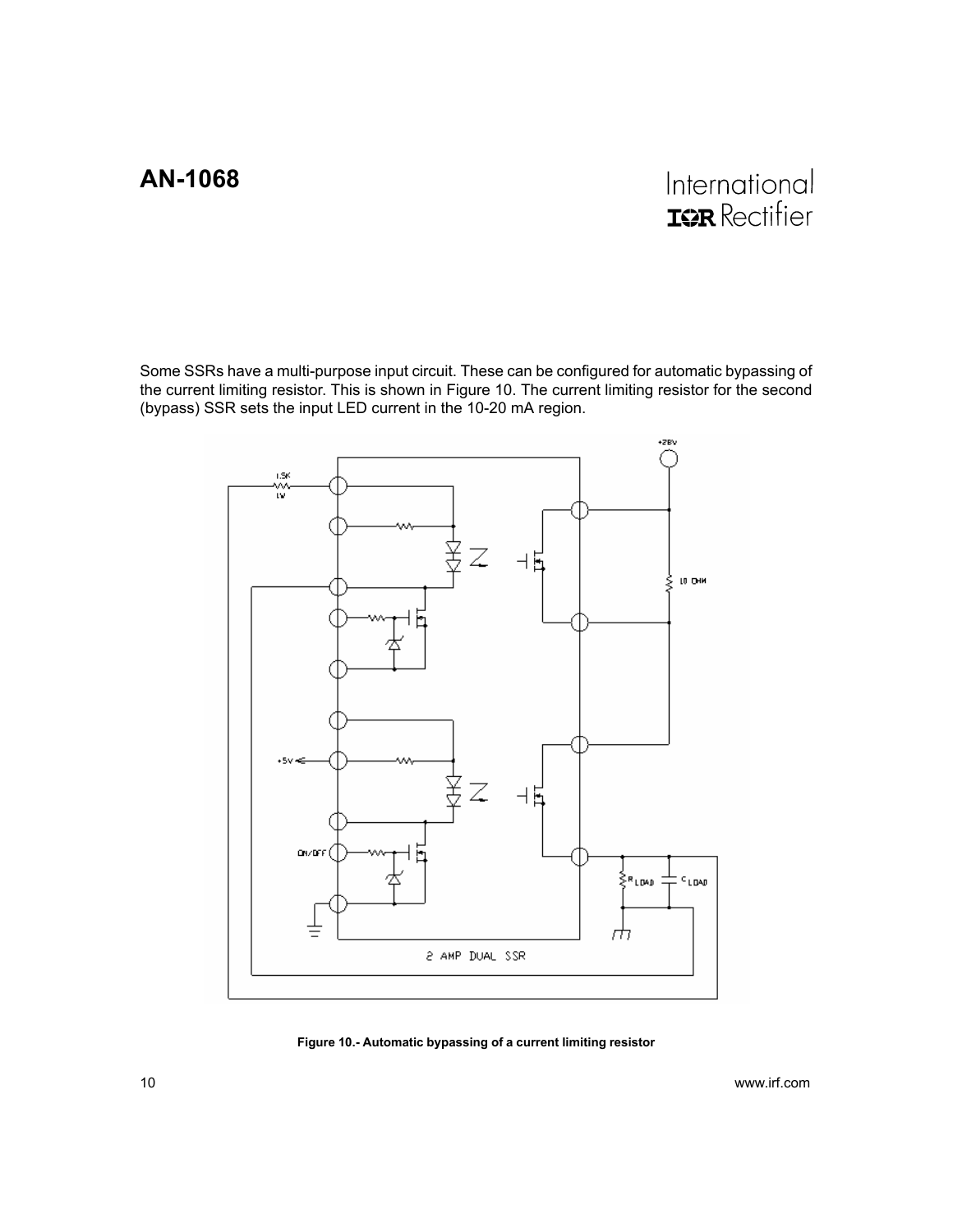## International **ISR** Rectifier

In yet other applications, a faster turn-on is either desired, or required because of the presence of turn-on transients. Under these conditions, the following guidelines should be followed.

- 1. Start with an SSR from the "fast" series, not one from the "controlled" series.
- 2. Use an external resistor to parallel the internal  $R_{\text{limit}}$  so that the nominal LED current is 2x to 3x nominal, but no more than the maximum allowed per the applicable device data sheet. See Figure 11 and the following discussion.
- 3. Use an external  $\mathsf{R}_{_\mathrm{s}}$  and  $\mathsf{C}_{_\mathrm{s}}$  to increase the peak current at turn-on to 100 mA (or as much as the specification allows).  $\mathsf{R}_{_\mathrm{S}}$  sets the peak current, while  $\mathsf{C}_{_\mathrm{S}}$  sets the pulse width, usually 1 ms. Figure 11 and the following discussion show how to connect these components.
- 4. Tailoring the MOSFET used in the output can lead to a more robust design. Contact the SSR product line manager for further information.



**Figure 11.- Turn-on Speed-Up Circuit**

www.irf.com 11 The values of the components in figure 11 are calculated as follows. The RDHA702FT10A2FK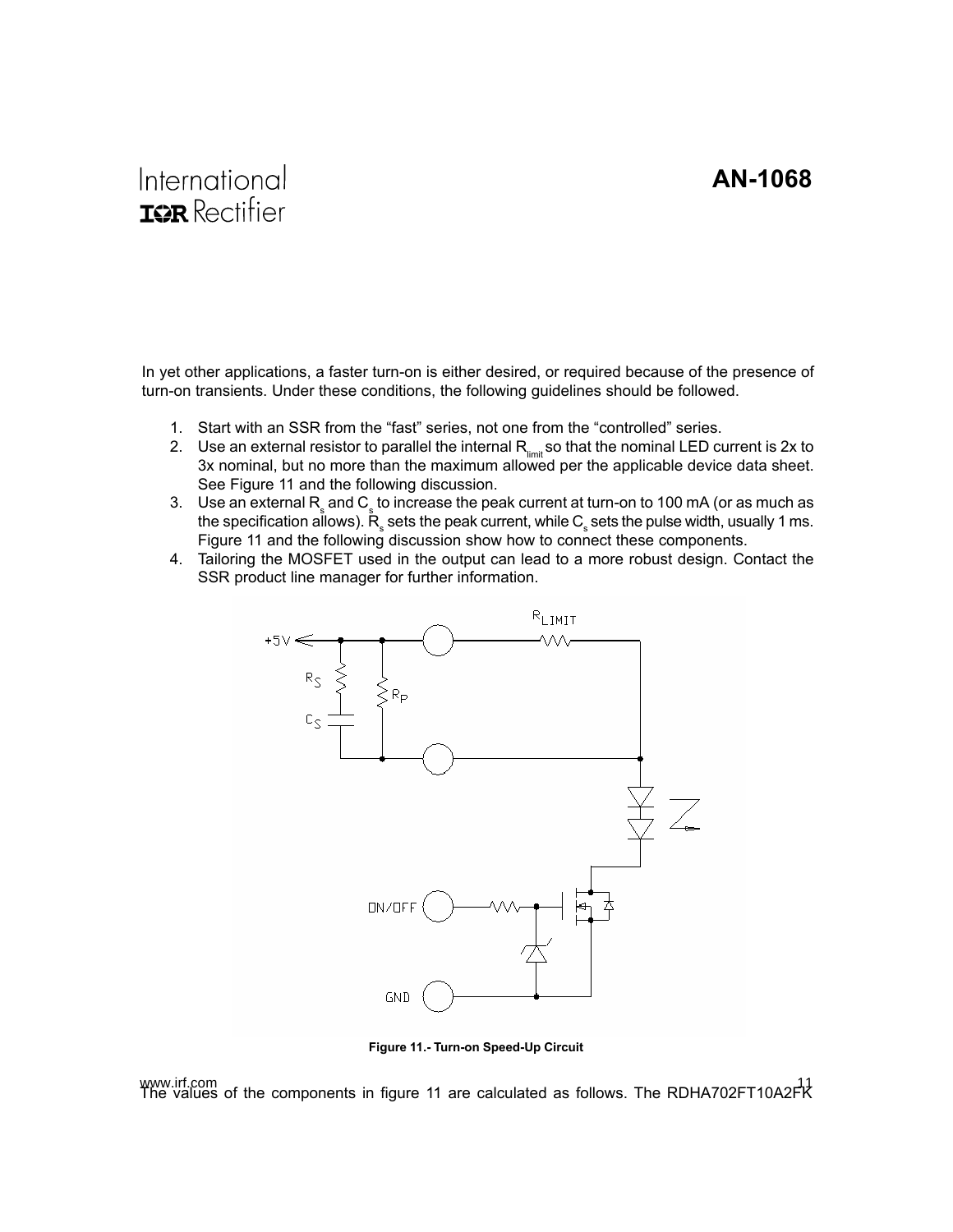# International **IGR** Rectifier

<span id="page-12-0"></span>datasheet states that the internal LED diode drop is a nominal 2.6 Volts at a 10 mA drive current. The  $R_{\text{limit}}$  resistor sets this current, and is therefore equal to (5-2.6) V/10 mA, which is 240 Ohms. The data sheet also states that the maximum allowed LED DC current is 40 mA. In order to add an additional drive current of 30 mA,  $\mathsf{R}_{_\text{p}}$  calculates to be 2.4 V/30 mA, which is 80 Ohms.

The maximum peak LED current allowed per the datasheet is 100 mA for 1 ms. In order to add an additional peak current of 60 mA (so that the peak of 60 plus the DC current of 40 equals the maximum of 100 mA),  $\mathsf{R}_{_\mathrm{s}}$  calculates to be 2.4 V/60 mA, which is 40 Ohms.  $\mathsf{C}_{_\mathrm{s}}$  must set this 60 mA peak to have a time constant of no more than 1 ms. Since  ${\sf C}_{\rm _S}$  sees basically just  ${\sf R}_{\rm _S}$ ,  ${\sf C}_{\rm _S}$  calculates to be 1 ms/40 Ohms, which is 25 uF.

At these higher currents, the LED Voltage drop will be higher than the 2.6 Volts used in the above calculations. This means the DC and AC currents will not quite hit their mark, but it is not worth a recalculation. It is best to leave the values as-is since it will lead to a slightly more conservative design as far as pushing the LED currents to their maximum limits go.

#### **Single Shot High Current Pulse Generator**

Figure 12 depicts one way to generate a medium accuracy power pulse using known radiation hardened components. Use is made of the hysteresis built in to the inputs of the RIC7113 IC, as well as the inverting nature of the shutdown function. At a logic supply of 5 Volts, the input "high" threshold is about 3.2 Volts. After bringing the trigger pin high, the RIC7113 output goes high, which turns on the SSR. Trigger must remain high for the circuit to time out. It takes about 100 ms for the ~200K Ohm timing resistor (300 K in parallel with 600 K) to charge the 1 uF capacitor up to the 3.2 Volt threshold, turning the RIC off, which turns the SSR off. The circuit remains in the off state until the trigger pin is brought low and then high again (because of the RIC7113's internal edge triggered reset circuitry).

Applicable formulas are as follows.

- -R $_{\rm t}$  equivalent is equal to R $_{\rm t_1}$  in parallel with R $_{\rm t_2}$ .
- $-R_d$  softens the capacitor discharge surge.
- -The 10K/10K divider reduces the SSR input voltage so its 10 V limit is not exceeded.
- -The timing formula is as follows.  $3.2=5e^{-t/RetqCt}$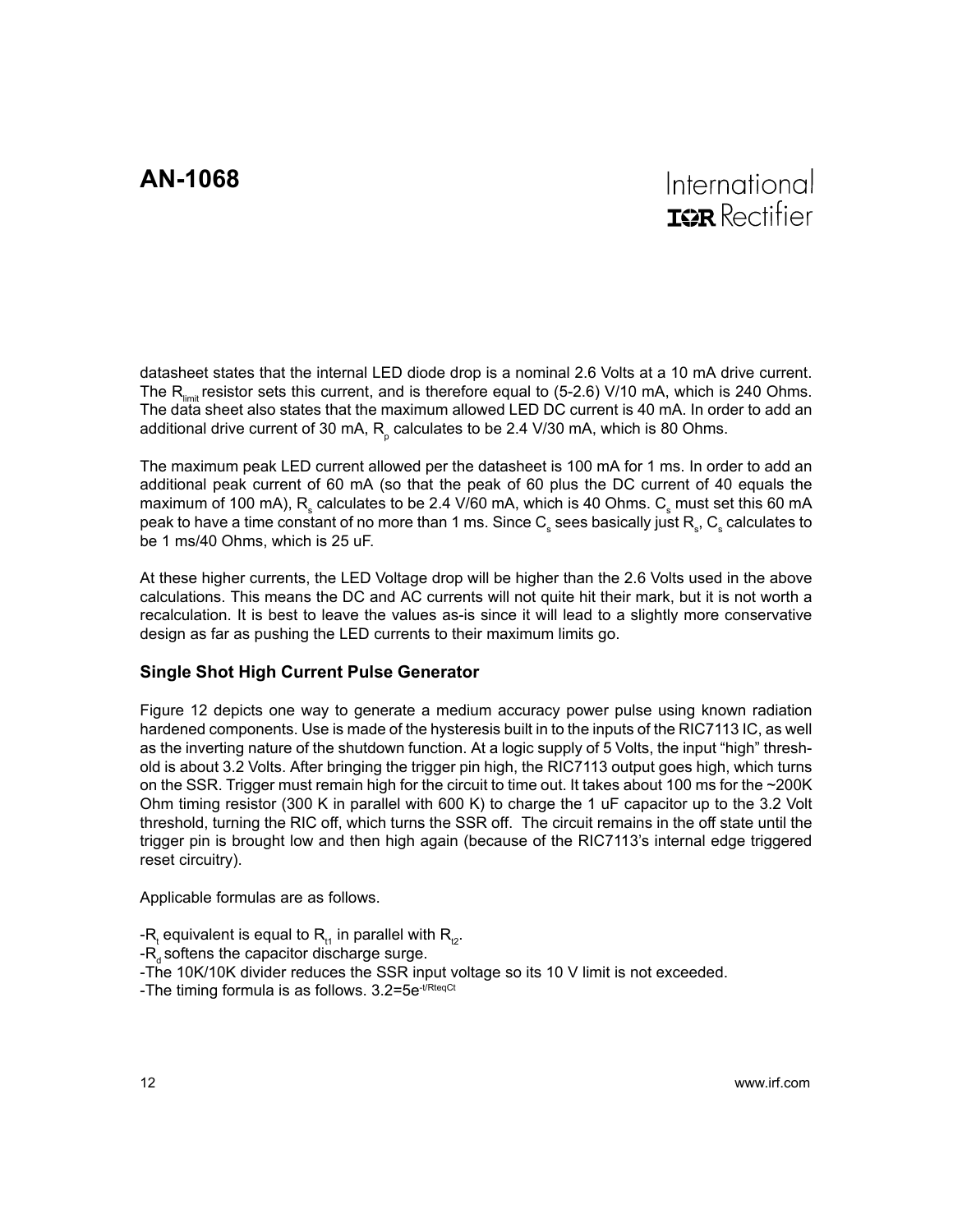# <span id="page-13-0"></span>International **IGR** Rectifier



**Figure 12.- Rad-Hard Single Shot High Current Pulse Generator**

#### **Sequencing High Current Pulse Generator**

Figure 13 depicts one way to generate medium accuracy sequenced power pulses using known radiation hardened components. This design is similar to that shown above, except for the inclusion of additional stages in a "ring" format to create the sequencing.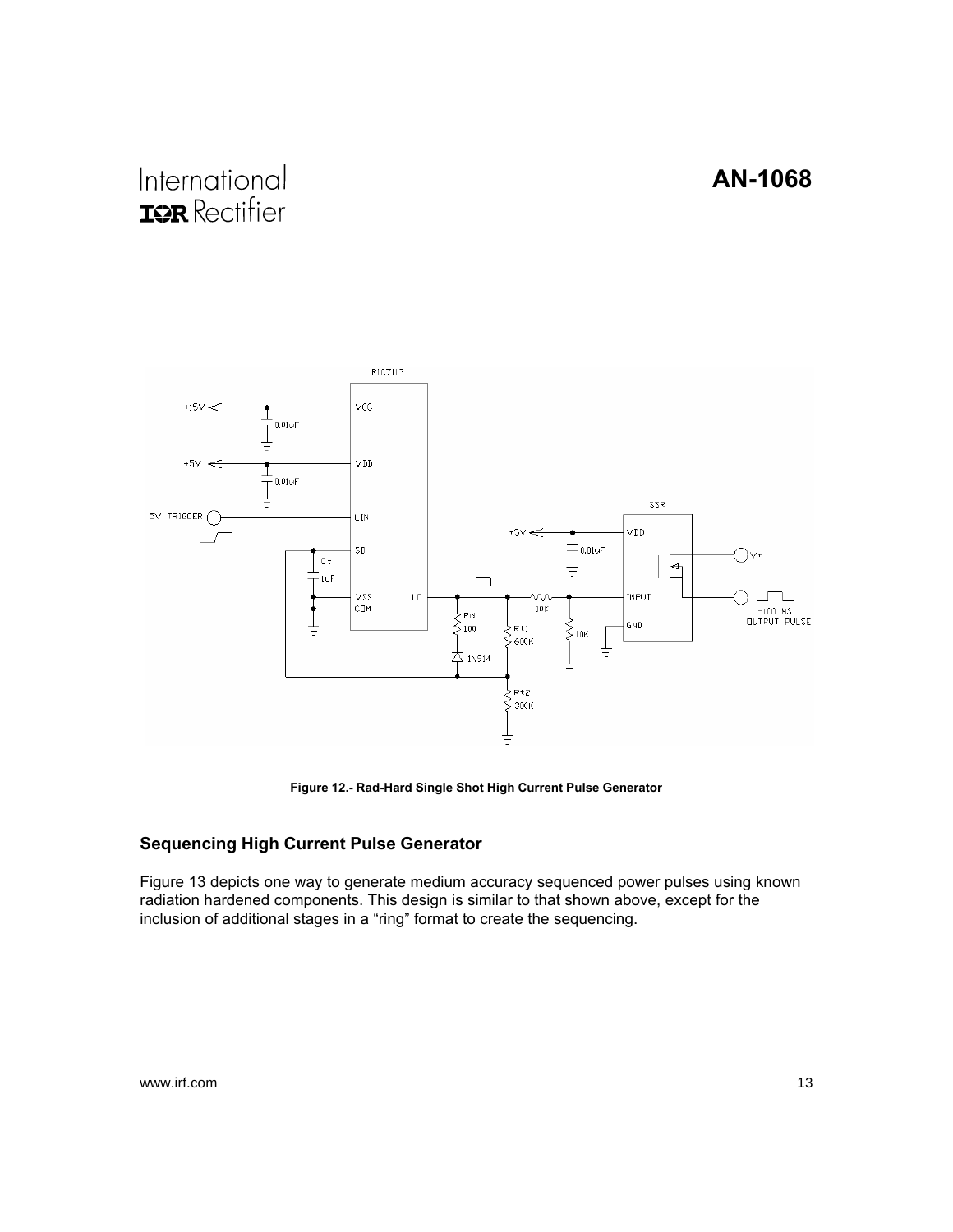# International<br>**IGR** Rectifier

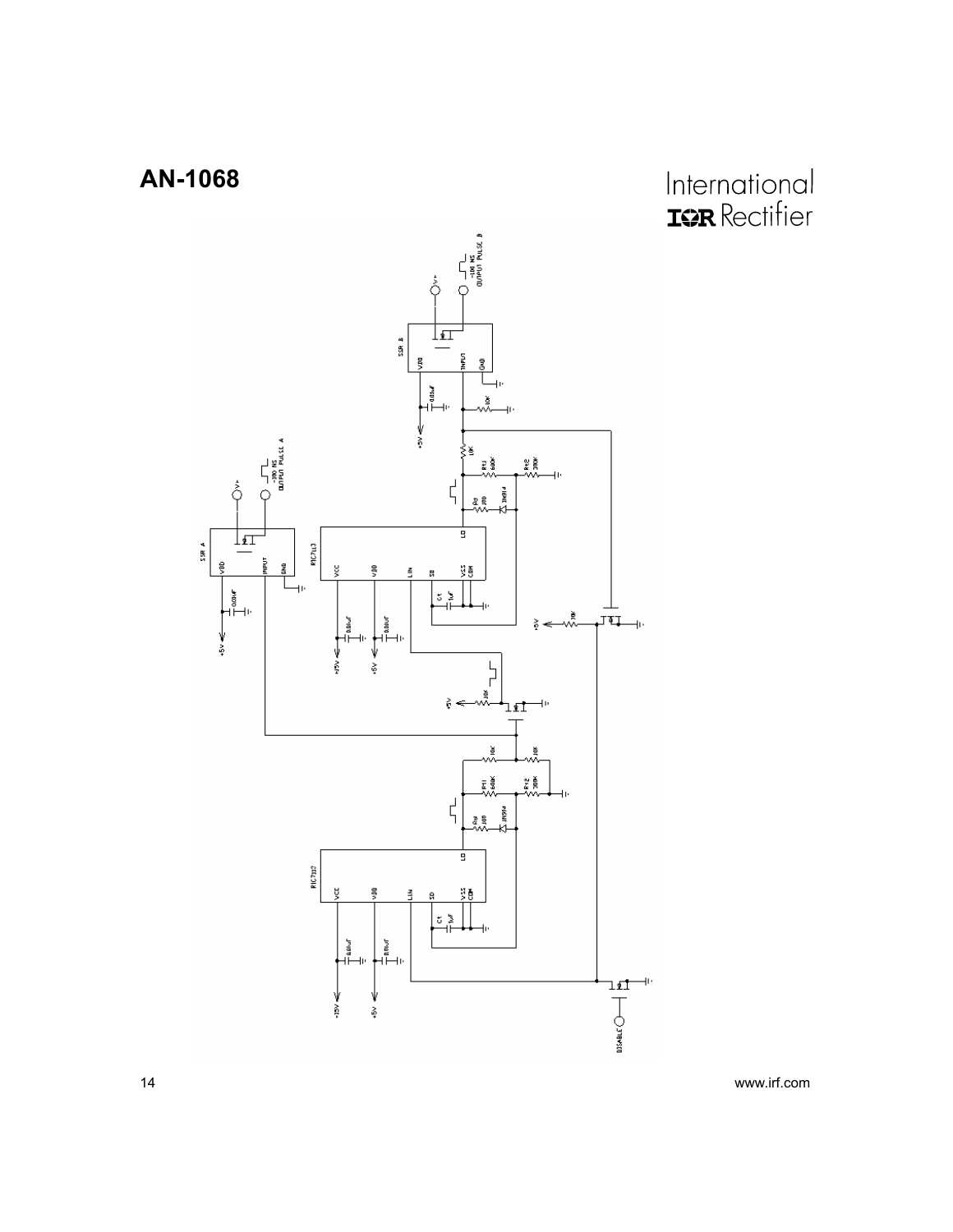# <span id="page-15-0"></span>International **IGR** Rectifier



**Figure 13- Rad-Hard High Current Sequenced Pulse Generator**

#### **Design for Survivability in a Radiation Environment**

Radiation hardened MOSFETs are used throughout this product line. They are easily capable of sustaining exposure to >100 Krad(Si) TID, and to an SEE of 37 MeV/(mg/cm<sup>2</sup>) or higher.

The PVI are also characterized to these same levels. Some degradation does occur to the PVI as they are exposed to radiation. Ways to minimize any negative effects on SSR performance are as follows.

- 1. Run an LED current of at least 10 mA, and preferably higher. The higher the LED current, the more degradation can be withstood.
- 2. Choose a PVI with two LEDs. Again, this yields more room for degradation.
- 3. If possible, choose a slower PVI. This may seem to be in conflict with advice given above, but the slower devices are simpler, and thus more immune to radiation.

#### **Radiation Effects**

- 1. External to the SSR
	- a. All of our SSRs employ a Rad-Hard MOSFET output device. The particular part used is listed on the SSR data sheet. The radiation effects on MOSFET parameters that are "external" to the SSR, i.e. Drain-to-Source specifications, can be found in the MOSFET data sheet. Listed will be maximum changes in such areas as breakdown Voltage, output leakage current, etc.
	- b. For the most part, none of the SSR input parameters are radiation sensitive. Input current in the "on" state may increase a bit due to an increase in gate-to-source leakage in the input buffer FET.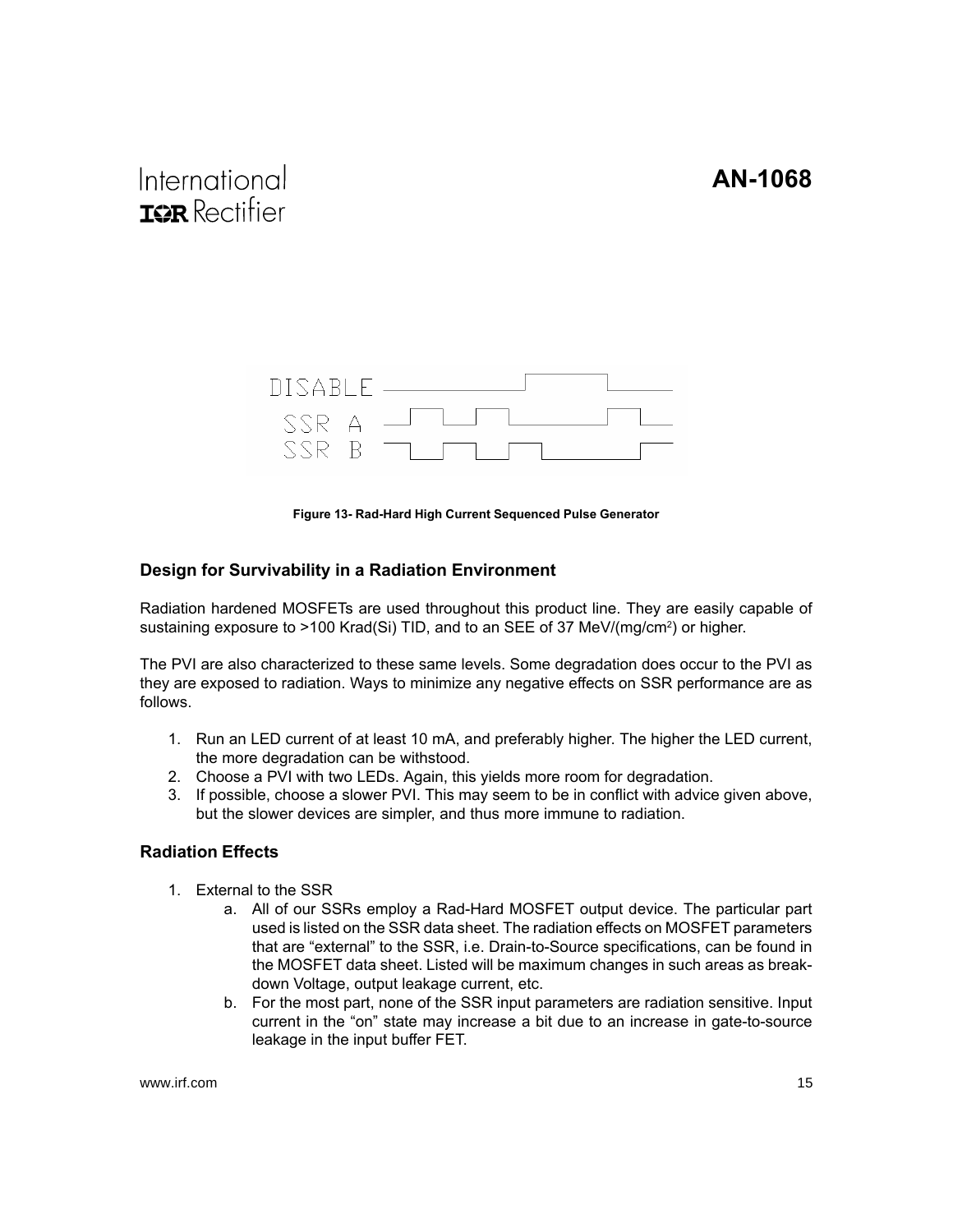# International **TOR** Rectifier

- <span id="page-16-0"></span>2. Internal to the SSR
	- a. As radiation exposure progresses, the MOSFET gate to source Voltage may change a bit. This will affect SSR switching time to a very small degree, as this shift is small in a Rad-Hard MOSFET.
	- b. MOSFET gate-to-source leakage current will also increase, causing a slight increase in switching times. The opto output current must now divide between charging the gate and supplying this leakage, causing a small increase in delay time.
	- c. With continued exposure, the opto will also be affected. The LED(s) will put out less light, and the photovoltaic array will become less efficient. Both of these effects will work to reduce the current available from the opto-coupler, thus increasing the SSR switching times. However, we are conservative in our designs, and have tested these devices to insure that they will still be functional after exposure to the radiation limits as stated on the individual data sheets.

#### **Simulation Model**

The SSR can be simulated by entering its individual parts as if they were elements of the overall schematic. Each data sheet calls out the IR part number of the main switching FET. Input buffer FETs are as follows.

- 5 Volt actuated SSR have an IRHG57110 input buffer transistor
- 3.3 Volt actuated SSR have an IRHLF770Z4 buffer transistor

Controlled switching devices have a single LED PVI, and its components are shown in figure 14. Fast switching devices have a dual LED PVI, and its components are shown in figure 15. Both of these are pre irradiation.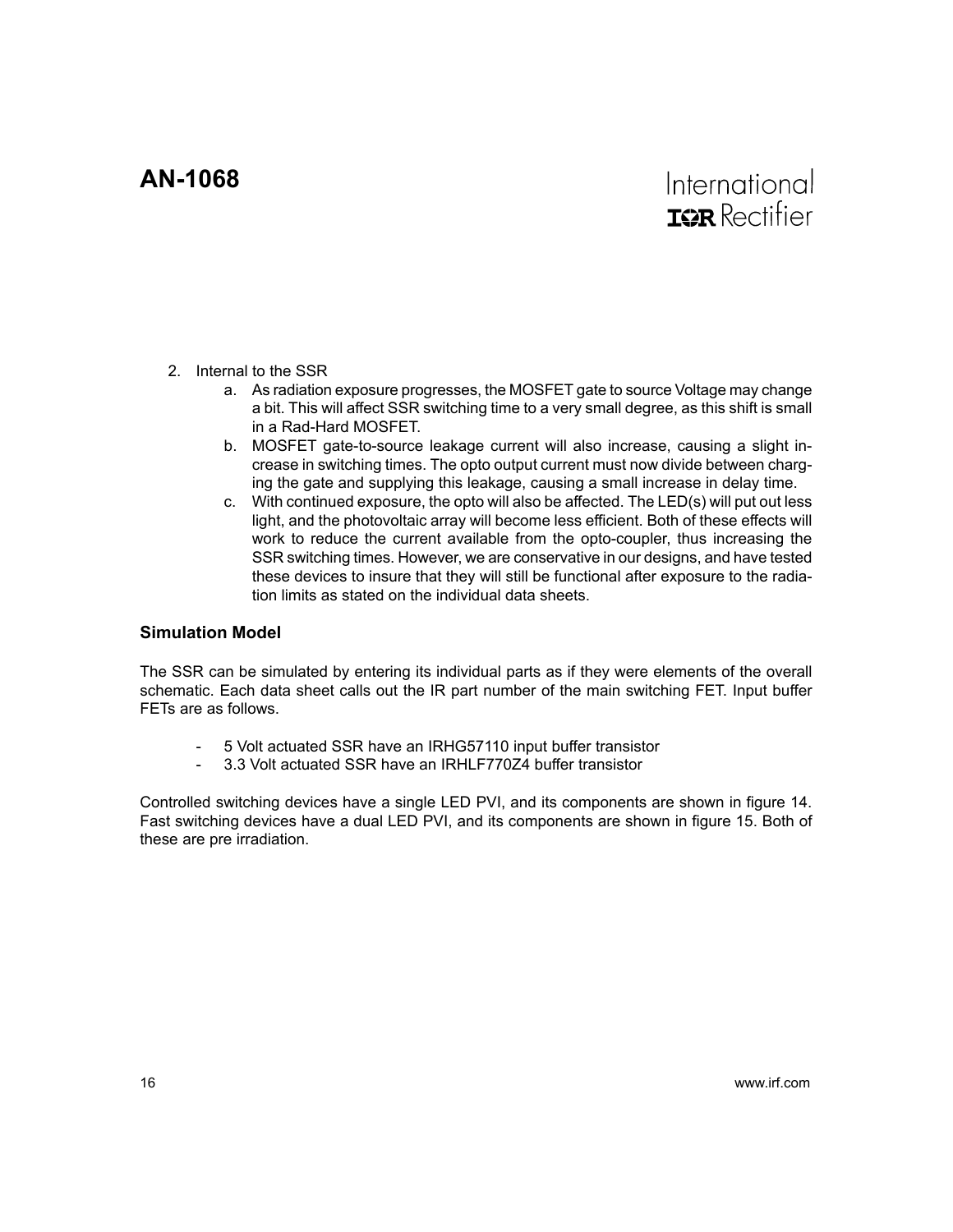# International **IOR** Rectifier



I<sub>。</sub>=I<sub>in</sub>x(1.00x10<sup>-3</sup>-0.0025x10<sup>-3</sup>x(T-298 deg Kelvin))

V<sub>z</sub>=11.5-0.045x(T-298 deg K)

I is in Amps, V is in Volts, T is in degrees Kelvin

As a check, @ 25 deg C and I<sub>in</sub>=10mA, I<sub>o</sub>=10 uA, V<sub>z</sub>=11.5 Volts

I<sub>o</sub> falls off at the rate of 0.025 uA per degree of temperature increase.

 $V_z$  falls off at the rate of 45 mV per degree of temperature increase.

#### **Figure 14.- Components for simulating the PVI in a controlled response SSR**